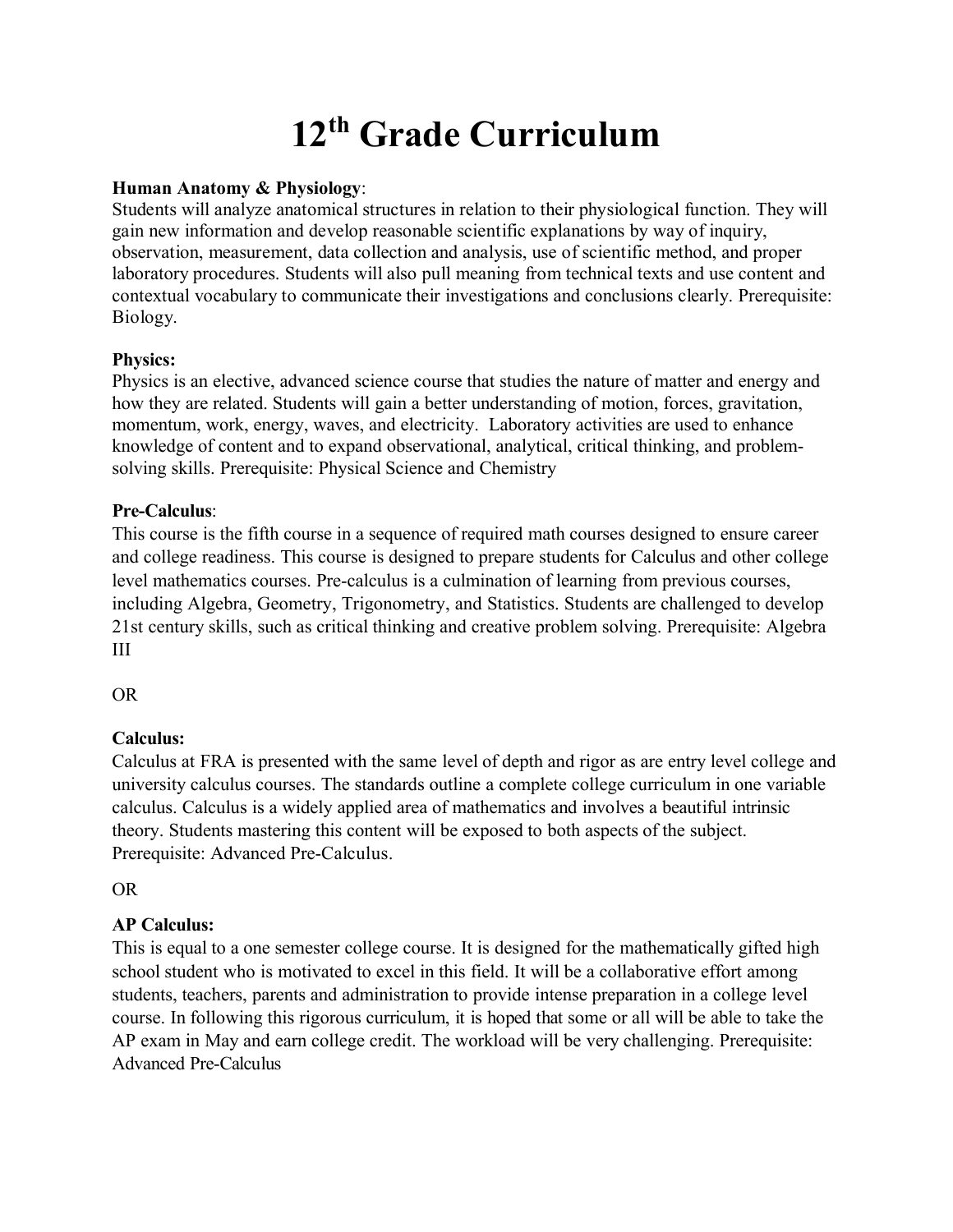#### **12th Grade English –Literature and Composition**:

This class has been especially designed for high school seniors to show the relevance of literature to the world today by integrating modern literature with the classics. In this class, traditional, classic literature from the literary canon is paired with current novels, plays and movies to draw parallels in terms of common themes, ideas and literary devices. It is essential that students be able to make a connection with a text, and this format aids them in this connection. Literary devices and elements have not changed, just writing styles and vocabulary. The writing component for this class consists of analysis of the texts, especially in terms of comparing and contrasting.

## OR

## **English Composition I & II (Dual Enrollment)**

This is an online college level course that will serve for both a high school English credit and a college English credit. Students will demonstrate the ability to recognize and identify appropriate topics for presentation in writing. Students will also synthesize and logically arrange written presentations. Prerequisite: 3.0 Core GPA and attain a score of at least 970 on the critical reading and math portions of the SAT for the University of West GA. Minimum SAT scores of 450 on the critical reading and 440 for math are required for West GA Technical College.

## **Economics**:

This course is designed to explain how economics is used and the impact economics has on the students' daily lives. Through the study of different economic systems, the class will discuss both social and economic issues that our country faces, and will use their understanding of economics to discuss possible solutions to these problems. Finally, students will also have to create personal budgets so that they have a better understanding of the true cost of living moving forward in their lives.

#### **\*\*Advanced Art**:

This class is a continuation of general art with more concentration on acrylic and water color painting and painting with pastels. Students will work at an advanced level of drawing and painting.

#### **\*\*Choraliers**:

This choir represents the top vocalists at FRA. This course will focus on sight-reading, the St Olaf style of choral tone production, melodic intonation vs. harmonic intonation, and advanced vocal techniques as demonstrated in traditional genres seen throughout t western European history. Students will also learn harmonic theory, Latin musical terms, and world music history. Performing is required. Performances may include: nursing homes, a Christmas concert, church visits, literary competition, and a spring concert. Prerequisite—prior vocal experience.

#### **\*\*Humanities**:

Humanities is a college preparatory course designed to expose students to the study of human culture. It is world history taught chronologically studying the great civilizations of mankind and mankind's contributions in art, music, literature, architecture, theatre, philosophy, religion, and politics. The course is taught using text, visual aids, video, audio, lectures and field trips. Creative projects and cultural visits are required.